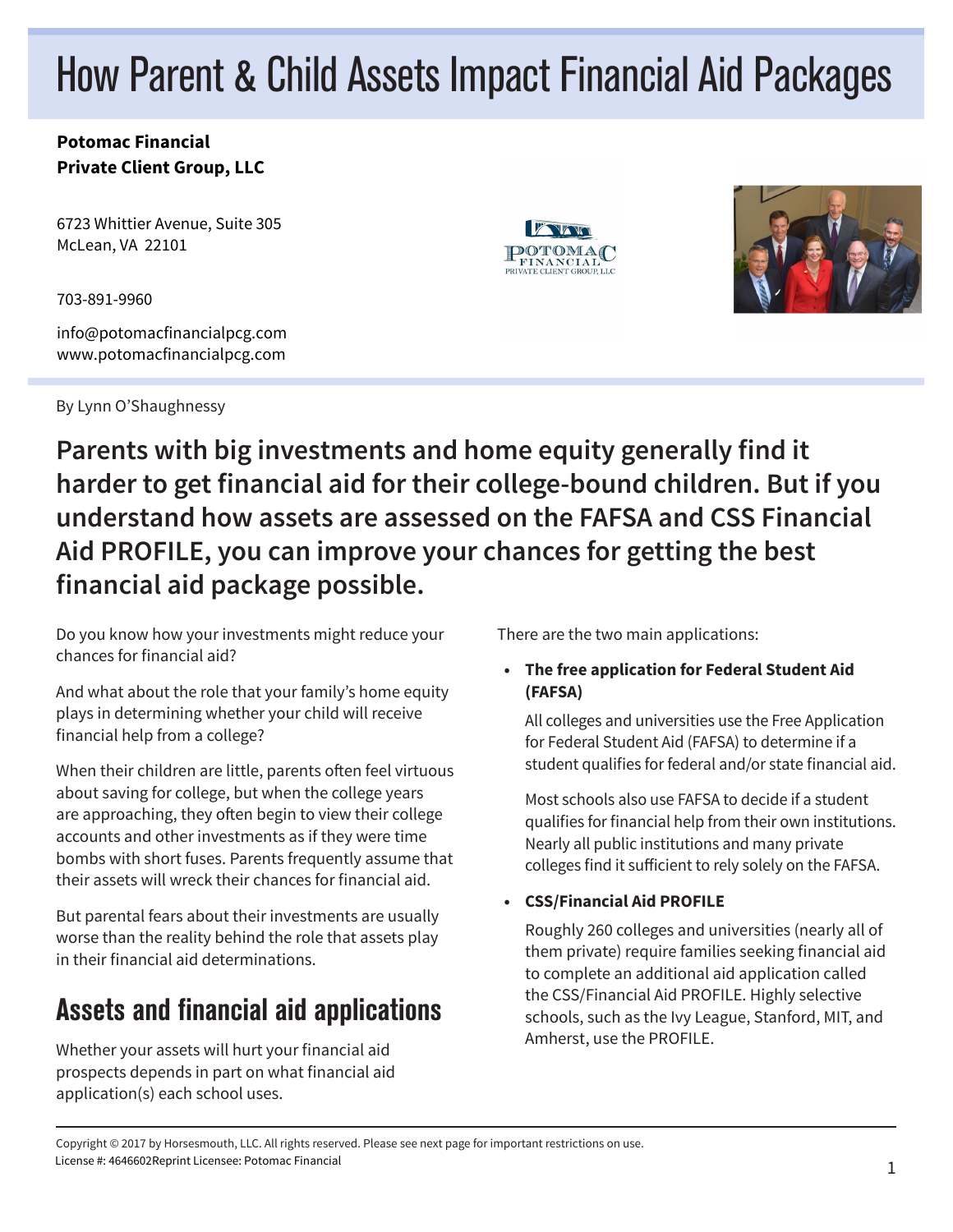# How FAFSA treats assets

Let's first take a look at how assets fare under the FAFSA aid calculations.

Many families will be pleasantly surprised that with the FAFSA, their investments make little or no impact on their children's chances for need-based help. That's because FAFSA ignores some assets, including the two biggest for many families: home equity and qualified retirement accounts.

Here are the assets that FAFSA ignores and parents do not need to include in their application:

- Equity in a primary home
- Qualified retirement assets, including:
	- 1. Traditional and rollover IRAs
	- 2. Roth IRAs
	- 3. SEP-IRAs
	- 4. 401(k), 403(b), 457(b)
	- 5. SIMPLE
	- 6. KEOGH
	- 7. Pension plans
	- 8. Annuities (qualified and nonqualified)
	- 9. Cash value in life insurance

The FAFSA directions aren't as clear as they could be, so some families mistakenly include their retirement accounts, which, depending on their size, can kill their chance for financial aid.

While retirement accounts are safe, other assets are not. The following are those assets FAFSA does assess in determining eligibility for financial aid:

- All taxable accounts including:
	- 1. Stocks
	- 2. Bonds
	- 3. Mutual funds
	- 4. Certificates of deposit
	- 5. Savings and checking accounts
	- 6. Commodities
	- 7. Equity in property other than primary residence

Copyright © 2017 by Horsesmouth, LLC. All rights reserved.

- College Accounts
	- 1. 529 college plans
	- 2. Coverdell Education Savings Accounts
- UGMA/UTMA custodial accounts (considered children's assets)

## How parents' vs. children's assets are assessed

The FAFSA formula assesses relevant parent assets at a maximum of 5.64%. The federal formula assesses child assets, which would include all custodial accounts as well as a child's own savings/checking, at 20%. The federal formula treats child assets more harshly because students are expected to contribute more of their money to pay for their college years.

Let's look at a couple of examples on how the children's versus the parents' assets come into play when calculating financial aid.

| <b>Children's Assets</b> |          |
|--------------------------|----------|
| Savings account          | \$400    |
| <b>UGMA</b>              | \$50,000 |
| <b>Total Assets</b>      | \$50,400 |

In this example, the child's assets (\$50,400) are assessed at the FAFSA rate of 20%. The child's eligibility for needbased aid drops by \$10,080, which is a significant hit.

For financial aid purposes, it's better to have money held in the parents' names rather than the child's. However, the child assets shouldn't pose a problem if a family isn't going to qualify for need-based aid because of high parental assets and income. Wealthy clients will want to look for schools that provide merit scholarships for high-income students—and luckily most do.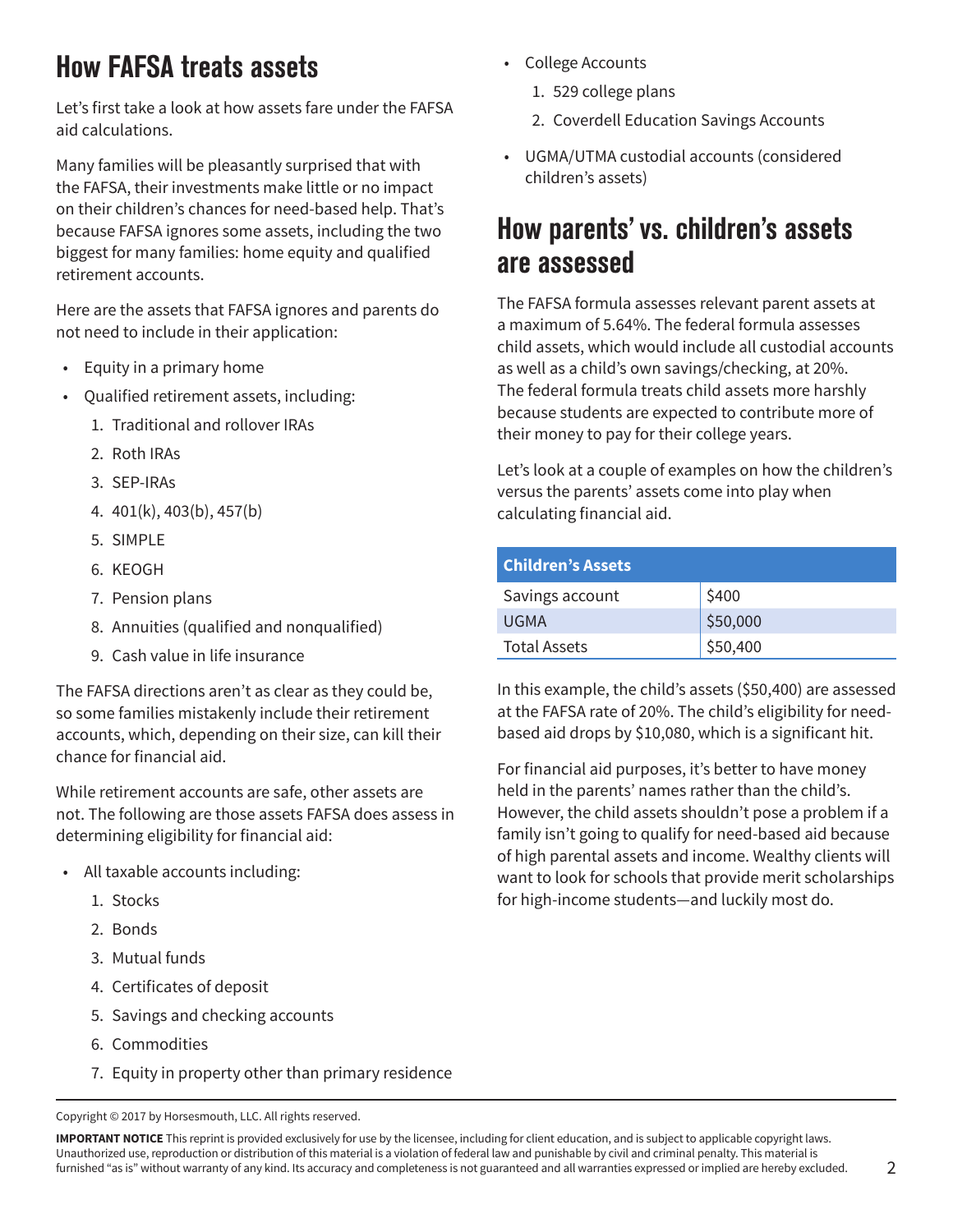| <b>Parents' Assets</b>       |           |  |
|------------------------------|-----------|--|
| Home equity                  | \$175,000 |  |
| 401 (k)                      | \$120,000 |  |
| 403 <sub>(b)</sub>           | \$70,000  |  |
| <b>Roth IRA</b>              | \$52,000  |  |
| Variable annuity             | \$30,000  |  |
| 529 college account          | \$40,000  |  |
| Mutual funds taxable account | \$60,000  |  |
| Cash in bank account         | \$5,500   |  |
| Total investments            | \$552,000 |  |

While this hypothetical couple has \$552,000 in assets, the FAFSA formula would only consider a fraction of the investments when calculating aid eligibility:

| <b>Assets Included in FAFSA Formula</b> |           |  |
|-----------------------------------------|-----------|--|
| 529 college account                     | \$40,000  |  |
| Mutual funds taxable account            | \$60,000  |  |
| Cash in bank account                    | \$5,500   |  |
| Total investments                       | \$105,500 |  |

To see what impact the above assets would have on aid eligibility, multiply the amount by 5.64%. It would appear that this family's eligibility for financial aid would drop by \$5,922, but the federal formula has one more step.

# Parents' education savings and asset protection allowance

The financial aid hit in this hypothetical example (\$5,922) would actually be lower because the FAFSA formula automatically shelters a portion of the parents' nonretirement assets.

Just how much you can shield will depend on the age of the oldest parent as of the last day of the most recent calendar year. The closer the oldest parent is to retirement age, the more the family can shelter.

A couple in which the oldest parent is 50 years old, for instance, could shelter \$31,800 in taxable assets based on the current formula.

The U.S. Department of Education releases the formula every year in its annual publication entitled "The EFC (Expected Family Contribution) Formula." The asset

protection table is on page 19 of The EFC Formula, 2015-2016. So not all of your taxable assets will hurt your aid chances.

# Low income but higher assets

FAFSA also allows parents with a low enough income to avoid divulging any of their assets through something called a "simplified means test." If the parents' adjusted gross income is less than \$50,000 a year and the parents were eligible to file IRS Form 1040A or 1040 EZ, they should not include their assets on the FAFSA.

People who may qualify for a simplified means test could include a divorced parent who has considerable assets through a divorce, but who makes a modest salary. An unemployed client might also qualify.

Because the FAFSA formula only considers taxable and college assets when determining aid eligibility, the financial aid impact often won't be as punitive as parents assume. In fact, it may not be an issue at all, so it's always smart to save for college.

## How CSS/Financial Aid PROFILE treats assets

Schools that use the PROFILE delve deeper into a family's finances, so this aid application will include significantly more questions. In fact, schools that use the PROFILE can select from hundreds of different supplemental questions.

You can find the list of PROFILE institutions on the College Board's website. If your children are aiming for prestigious private schools and seeking financial aid, they will be completing the PROFILE.

What the PROFILE ignores:

- Qualified retirement accounts (see list above in FASFA section)
- Qualified annuities
- Life insurance cash value (although some PROFILE schools will inquire about the cash value of life insurance.)

The PROFILE does ask about the family's retirement assets, but it's considered rare for a school to use those assets in the aid calculations. However, the PROFILE does consider the following assets: